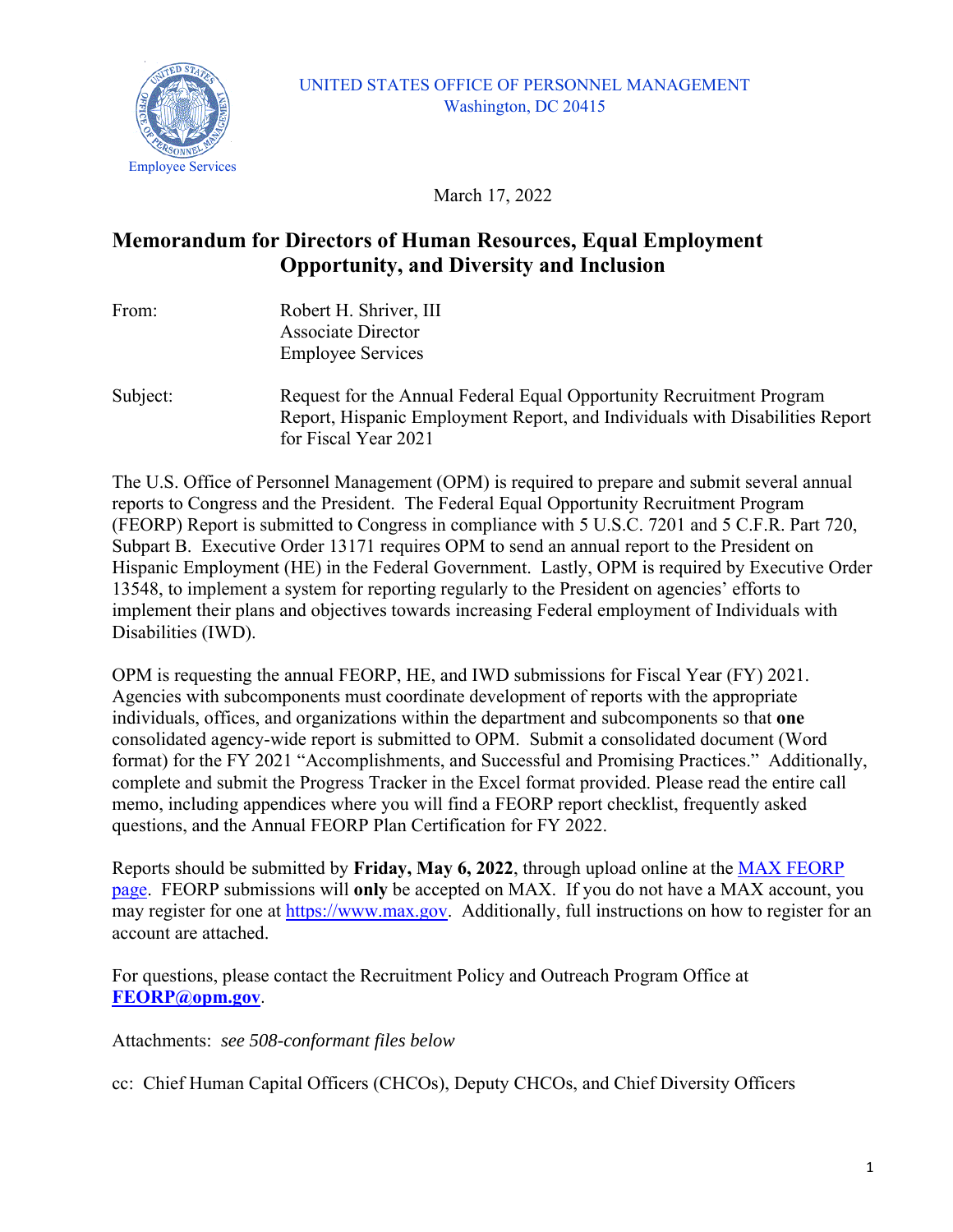# **FEORP Checklist**

### **1. FY 2021 FEORP Plan Accomplishments and Successful/Promising Practices.**

Identify accomplishments and progress made on the strategies identified in the agency FY 2021 Plan. Also, identify a policy, successful/promising practice or procedure (do not list a set of completed tasks) where your agency has been successful in the implementation of actions outlined in its Diversity and Inclusion Strategic Plan. For each accomplishment, include a concise explanation of the **action** taken, **measure** utilized, and the **outcome**.

Note: Agencies that have submitted promising practices and agency self-assessments pursuant to Executive Order 14035, may examine the same body of information to identify a policy, practice, or procedure for inclusion in the 2021 FEORP report. However, since the DEIA promising practices reports were intended to inform internal agency deliberations, such documents should not be submitted in response to the FEORP call nor incorporated by reference. Agencies may use the promising practices information to develop a response to this question. The response should focus on describing the practice, and how the practice is designed to eliminate underrepresentation of minorities in the various categories of civil service employment. *See also* Response to Frequently Asked Question 5, (Appendix 2).

Submit no more than two pages in **Microsoft Word (Times New Roman 12 point font).**

### **2. Diversity and Inclusion Strategic Plan.**

Please insert the name of the reporting agency and include the following statement in Section 2 of the agency report:

Pursuant to Executive Order 14035, *Diversity, Equity, Inclusion, and Accessibility in the Federal Workforce*, [ **Agency** ] will develop and submit an Agency Diversity, Equity, Inclusion, and Accessibility Strategic Plan as described by Section 3(b) of Executive Order 13583 and modified by EO 14035. [ **Agency** ] will submit its plan within 120 days from the issuance of the Governmentwide DEIA Strategic Plan to the Assistant to the President for Domestic Policy (APDP), the Director of the Office of Personnel Management (OPM), and the Deputy Director for Management of the Office of Management and Budget (OMB). [ **Agency's** ] Plan will identify actions to advance DEIA in the workforce and remove any potential barriers identified in agency self-assessments.

[ **Agency's** ] Plan will include quarterly goals and actions to advance DEIA in the agency workforce and in the agency's workplace culture. The Plan will be developed in a manner that is consistent with the law and preserves merit principles and will be developed in consultation with cross-agency DEIA Teams and relevant stakeholders.

**3. Strategic activities related to Hispanic Employment in the Federal Government (EO 13171).** Identify strategic activities the agency has taken to address the underrepresentation, career development, and retention of Hispanics during the prior fiscal year. Include a concise explanation of the **action** taken, **measure** utilized, and the **outcome**. Also, include any findings from conducting applicant flow or workforce data barrier analysis and how the data is being used to improve agency outreach and recruitment. Submit no more than two pages in **Microsoft Word (Times New Roman 12 point font).**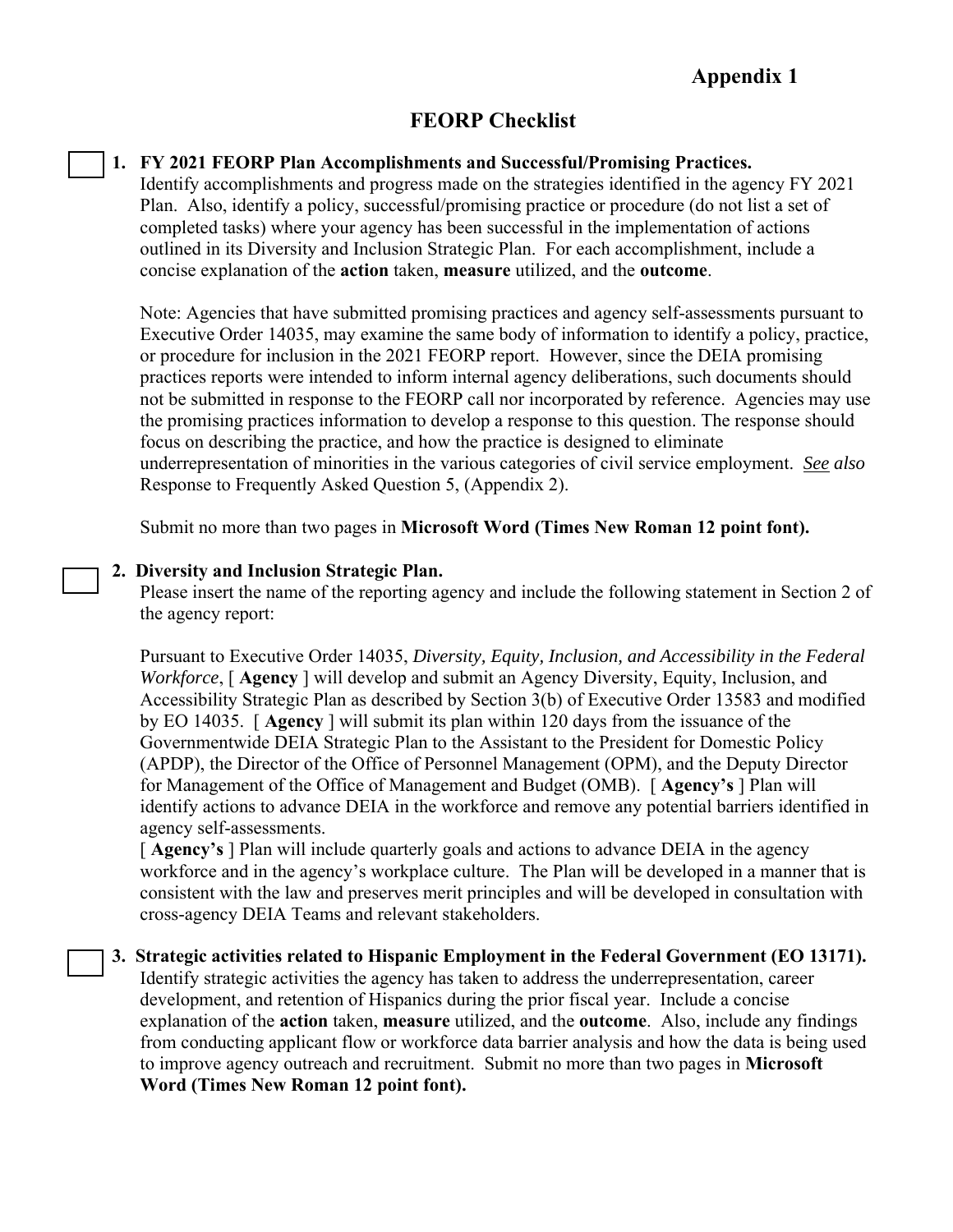# **4. Strategic activities related to the employment of individuals with disabilities.**

Identify strategic activities the agency is implementing to meet the goals set forth in Executive Order 13548, *Increasing Federal Employment of Individuals with Disabilities.* Include a concise explanation of the **action** taken, **measure** utilized, and the **outcome**. You may submit activities in the following categories:

- self-identification, benchmarking, analysis and accountability;
- outreach and recruitment;
- hiring:
- career development, advancement and retention;
- reasonable accommodations;
- internal and external communications; and
- training and education.

Submit no more than two pages in **Microsoft Word (Times New Roman 12 point font).**

### **5. Progress Tracker**

Provide data about the agency's formal mentoring programs, diversity and inclusion training, diversity and inclusion council(s), and development programs. Agencies with subcomponents with 500 or more employees are required to submit a Progress Tracker for each subcomponent. **See Attachment 1.**

### **Submit the Progress Tracker provided.**

**6. Annual FEORP Plan Certification.** This is the last step before transmitting the reports to OPM. Please have the Agency Chief Human Capital Officer (CHCO) or Head of Human Resources, Director of Equal Employment Opportunity, and Director of Diversity and Inclusion or Chief Diversity and Inclusion Officer certify the information contained in the reports. In addition to the signature, please print the names, provide titles, email addresses, and telephone numbers. Also include a designated FEORP report point of contact we may contact if there are any questions.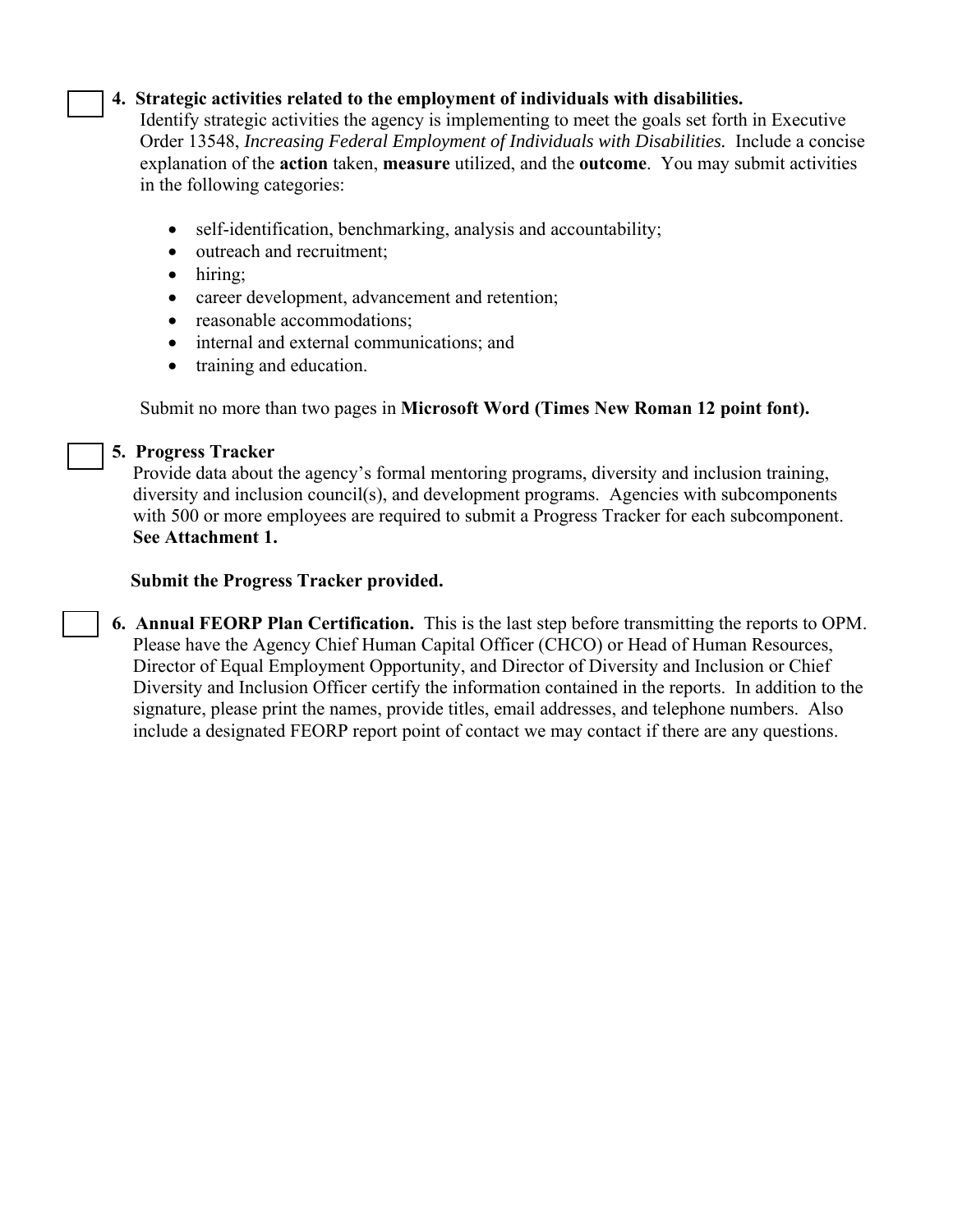# **FAQs**

### **1. What does FEORP stand for and what exactly is it?**

FEORP stands for the Federal Equal Opportunity Recruitment Program (FEORP). This report provides data on employment in the Federal workforce and highlights some Human Capital practices Federal agencies are using to recruit, develop, and retain talent. Each year, agencies are asked to certify that they have a FEORP Plan.

### **2. What is the purpose of the FEORP?**

The purpose of the FEORP is to promote efforts among Executive agencies to generate diverse applicant pools for Federal Government positions, and to obtain information concerning these efforts to make comparisons with the civilian labor force. Each Federal agency prepares FEORP Plans to recruit and retain from diverse applicant pools and address underrepresentation, as applicable. The FEORP is prepared in accordance with the requirements of Title 5, United States Code, section 7201.

### **3. Who reviews the FEORP?**

In addition to Congress, OPM monitors and evaluates agency programs to determine their effectiveness in addressing any underrepresentation. OPM works with agencies to develop effective mechanisms for providing information on Federal job opportunities targeted to reach candidates from underrepresented groups, as part of their overall recruiting programs, and conducts a continuing program of guidance and instruction to supplement these regulations. In addition, under the Executive Order 13583, *Establishing a Coordinated Government-wide Initiative to Promote Diversity and Inclusion in the Federal Workforce*, and Executive Order 14035, *Diversity, Equity, Inclusion, and Accessibility in the Federal Workforce*, OPM may review the agency reports to provide consultation and support to agencies to advance diversity, equity, inclusion, and accessibility.

### **4. Why is this information required when some of the information is already reported in the EEOC Management Directive 715 (MD-715) report and/or has been provided in response to Executive Order 14035 requirements?**

The reporting requirements are distinct and interrelated. The FEORP report is prepared in accordance with the requirements of Title 5, United States Code, Section 7201. Information under MD-715 is collected under Section 717 of Title VII and section 501 of the Rehabilitation Act and it is utilized for the EEOC reports to which OPM's Office of Employee Services does not have access. EO 14035 requires OPM to, "pursue opportunities to consolidate implementation efforts and reporting requirements related to advancing diversity, equity, inclusion, and accessibility established through related or overlapping statutory mandates, Presidential directives, and regulatory requirements." Accordingly, agencies may leverage data and information generated during preparation of their promising practices reports and the 100-day assessments to prepare the Fiscal Year 2021 FEORP, HE, and Individuals with Disabilities Report. Please do not incorporate EO 14035 submissions by reference in response to this reporting call. Rather, please tailor agency responses in alignment with the FEORP Checklist (Appendix 1) and identify relevant policies, successful/promising practices or procedures within the page limits of each section.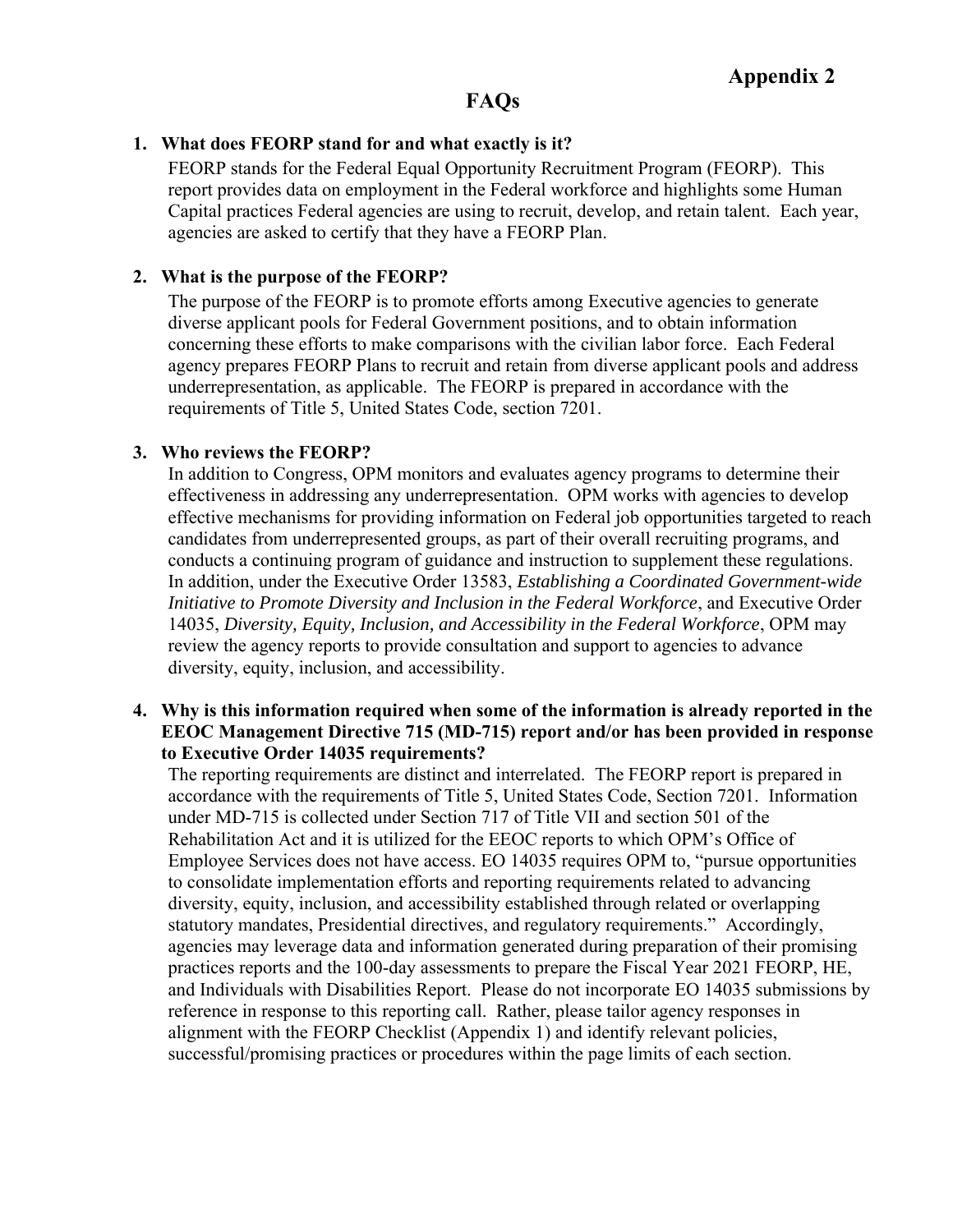# **5. Is my agency required to submit a FEORP report?**

The table that follows shows the agencies that are required to submit a FEORP Report. Again, agencies with subcomponents should gather and consolidate all information into **one** agency report.

- 1. Agency for International Development
- 2. Broadcasting Board of Governors
- 3. Commission on Civil Rights
- 4. Commodity Futures Trading Commission
- 5. Consumer Financial Protection Bureau
- 6. Consumer Product Safety Commission
- 7. Corporation for National Service
- 8. Court Services and Offender Supervision Agency
- 9. Defense Contract Audit Agency
- 10. Defense Education Activity
- 11. Defense Finance and Accounting Service
- 12. Defense Information Systems Agency
- 13. Defense Inspector General
- 14. Defense Intelligence Agency
- 15. Defense Logistics Agency
- 16. Defense Threat Reduction Agency
- 17. Defense, Office of the Secretary of Defense
- 18. Defense, Uniformed Services University of the Health Sciences
- 19. Department of Agriculture
- 20. Department of Commerce
- 21. Department of Defense
- 22. Department of Education
- 23. Department of Energy
- 24. Department of Health and Human Services
- 25. Department of Homeland Security
- 26. Department of Housing and Urban Development
- 27. Department of Interior
- 28. Department of Justice
- 29. Department of Labor
- 30. Department of State
- 31. Department of the Air Force
- 32. Department of the Army
- 33. Department of the Navy
- 34. Department of Transportation
- 35. Department of the Treasury
- 36. Department of Veterans Affairs
- 37. Environmental Protection Agency
- 38. Equal Employment Opportunity Commission
- 39. Export-Import Bank of the U.S.
- 40. Farm Credit Administration
- 41. Federal Communications Commission
- 42. Federal Emergency Management Agency
- 43. Federal Housing Finance Agency
- 44. Federal Labor Relations Authority
- 45. Federal Maritime Commission
- 46. Federal Retirement Thrift Investment Board
- 47. Federal Trade Commission
- 48. General Services Administration
- 49. International Trade Commission
- 50. National Aeronautics and Space Administration
- 51. National Archives and Records Administration
- 52. National Credit Union Administration
- 53. National Endowment for the Arts
- 54. National Endowment for the Humanities
- 55. National Labor Relations Board
- 56. National Science Foundation
- 57. National Transportation Safety Board
- 58. Nuclear Regulatory Commission
- 59. Nuclear Waste Technical Review Board
- 60. Office of Government Ethics
- 61. Office of the Director of National Intelligence
- 62. Office of Personnel Management
- 63. Pension Benefit Guaranty Corporation
- 64. Railroad Retirement Board
- 65. Securities and Exchange Commission
- 66. Small Business Administration
- 67. Social Security Administration

## **6. Is it expected that senior leadership will receive training in diversity and inclusion (D&I) annually?**

Yes, the expectation is that senior leadership will receive D&I training annually.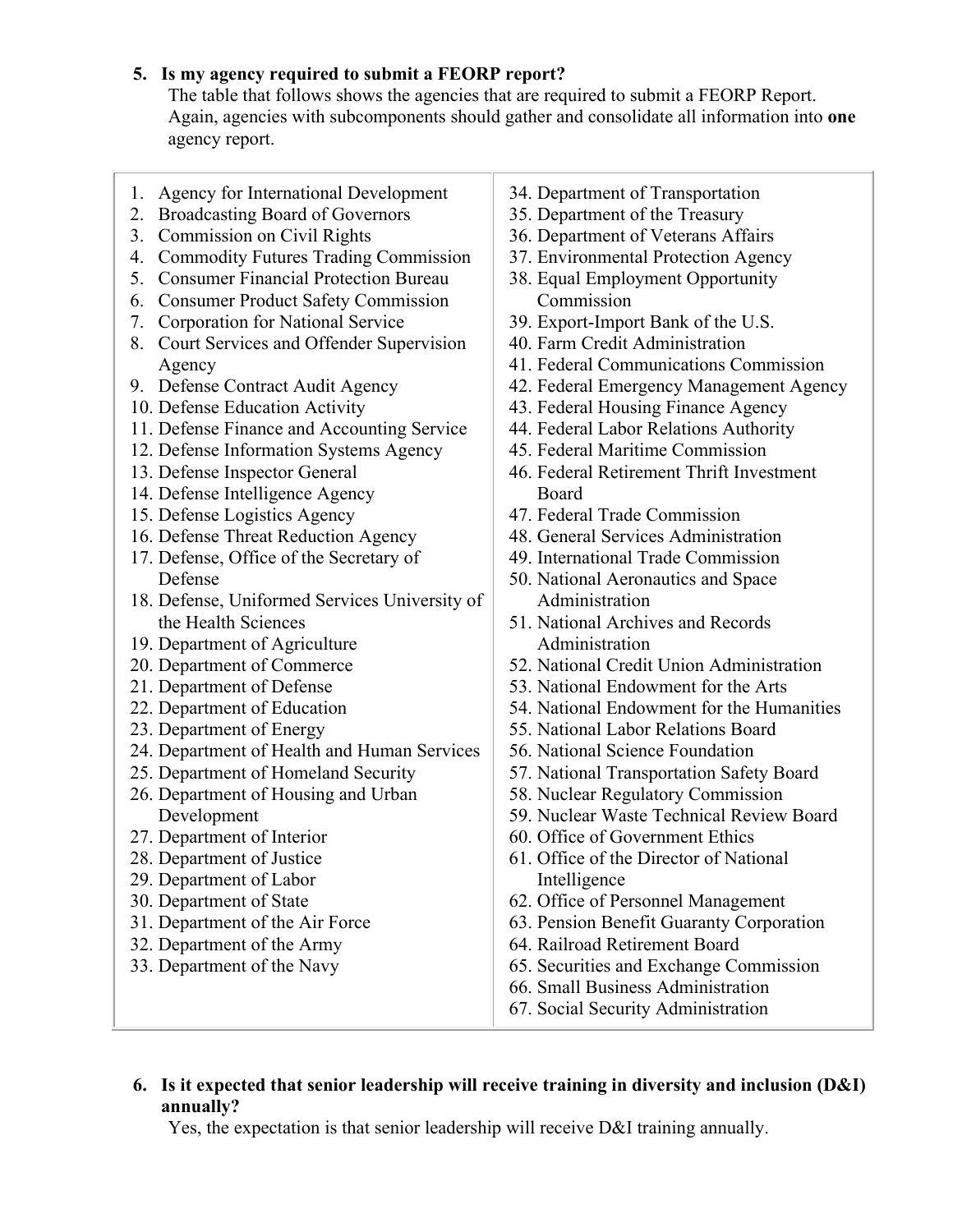- **7. Some employees within an agency are classified as both a manager and a supervisor. How do agencies account for this for FEORP reporting purposes?** In situations like this, please leave the data for managers blank and fill-in the data for supervisors. Please attach a statement indicating that there is no data present for the manager's group for this reason.
- **8. The Progress Tracker asks about formal mentoring or career development programs, how do you define "formal … programs"?**

Each agency is unique and has its own criteria. We consider a "formal program" any program that has a set of rules provided by agency leadership. One critical element must be present in any formal program and that is the ability to quantify who has participated (i.e., being able to fill in the data requested in the report).

- **9. What if a large portion of the workforce is hired under an agency-specific hiring authority, rather than GS or SES/SL/ST authorities? Is it possible to complete a Progress Tracker that addresses the usage of other hiring authorities?**  Yes, a separate Progress Tracker with multiple hiring authorities can be used by modifying the text of the field to reflect the agency's specific hiring authority.
- **10. When asked what percent of the SES are involved with mentoring, is the question referring to the percent of Senior Executives participating as a mentor in the programs, or to the percent of Senior Executives who are being mentored?**

The question refers to the percentage of Senior Executives participating as mentors. Please divide the total number of Senior Executives participating as mentors by the total number of the SES at the Agency.

**11. For the Career Development questions, do these questions pertain only to formal programs (announced, selected, etc.) or do they include online training courses that an employee can take?** 

Career Development programs are formal agency Career Development programs, which are announced, and participants are selected.

- **12. When asking about development programs, is the question referring to the percentage of our current staff that has** *ever* **participated in a development program?**  No, the question refers only to the percentage of your staff that participated during the fiscal year for this report.
- **13. How do agencies report on a Professional Development Program when only a set number of people are selected to participate among those that are eligible?**

The number of employees that participated in the Professional Development Program is the number *selected* and the total number of employees eligible to participate in the program is the number *eligible*.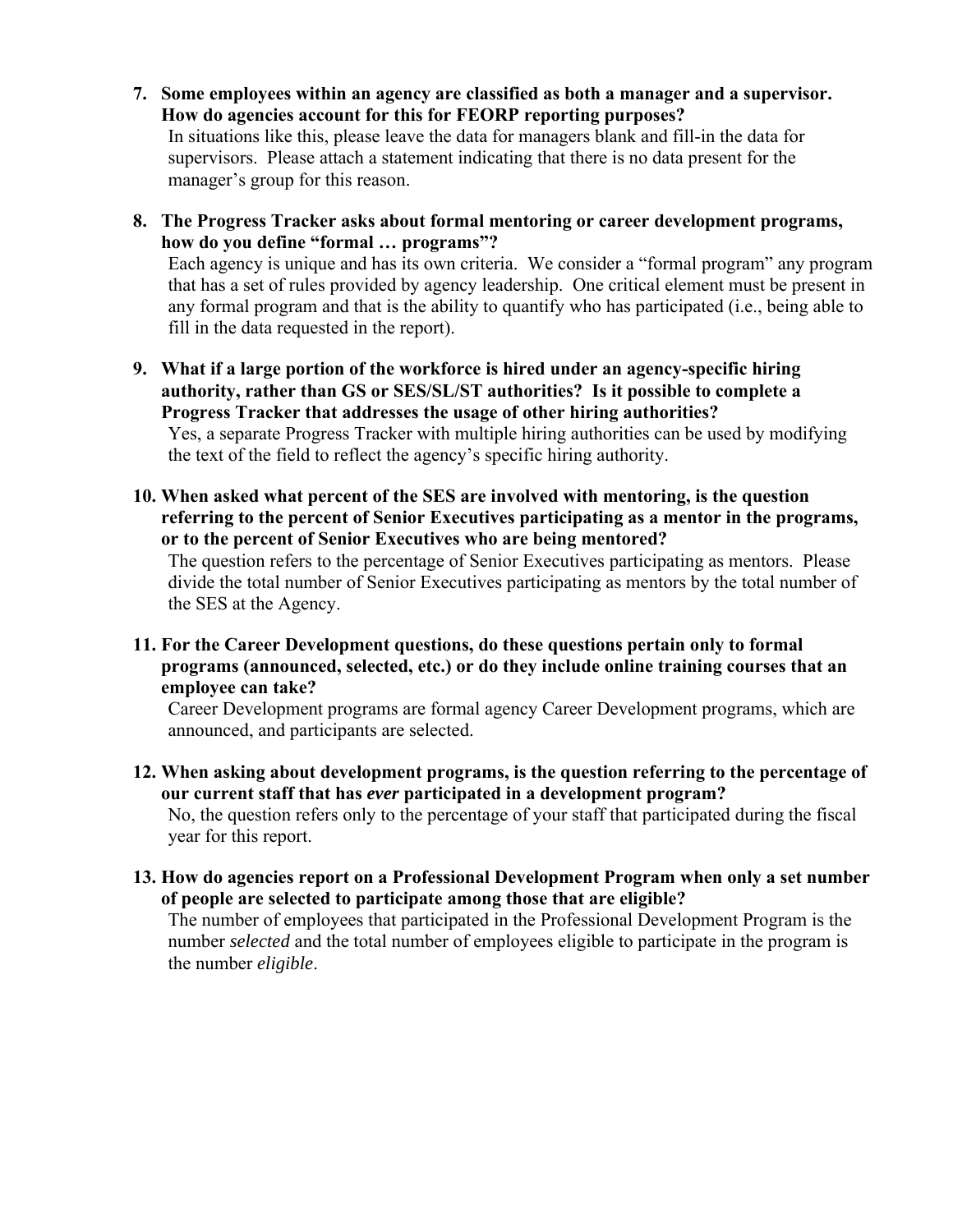**14. For questions about development programs, are agencies providing data on programs that are tailored to help an employee perform his or her job (i.e., skills training), or providing data on development programs geared toward enhancing an employee's career opportunities.** 

The question refers to development programs geared toward career progression or enhancing career opportunities.

**15. For questions about Diversity and Inclusion (D&I) training, is this referring to the number of employees who have received training on the agency's D&I plan and strategies, or is it referring to the number of employees who took an online or classroom training session on the topic of diversity and inclusion?** 

It refers to the formal D&I training. If the agency has identified an online or classroom training as its formal D&I training, then include the number of people (e.g., counts and percentages) who have completed the training.

**16. Do the questions relate to only one formal training program, or a combination of several courses?** 

The question does not pertain to a single program, you can include all D&I training that the agency identifies as formal.

## **Definitions**

#### **17. What is the difference between a manager and supervisor?**

For purposes of this report, managers are individuals who manage programs and some people, and are usually second level supervisors. Supervisors are individuals who manage teams, workloads, and projects, and are typically first-level supervisors. Agencies should include both categories.

#### **18. How is senior leadership defined?**

For purposes of this report, Senior Leadership is defined as employees who are regarded as program directors and are at the GS-15 or equivalent pay grade and the SES.

#### **19. How is a successful practice defined?**

A successful practice is a repeated activity, initiative or program that has consistently, over several years, shown results superior to those achieved with other means and that could be adapted for other situations. The evidence provided by subjective and objective data sources must demonstrate a connection between the activity, initiative or program, and the outcomes.

#### **20. How is a promising practice defined?**

An activity, initiative or program that has worked within one agency or subcomponent and during its early stages shows indications of becoming a successful practice with long-term sustainable impact. A promising practice must have some objective basis for claiming effectiveness and must have the potential for replication among other parts of the agency.